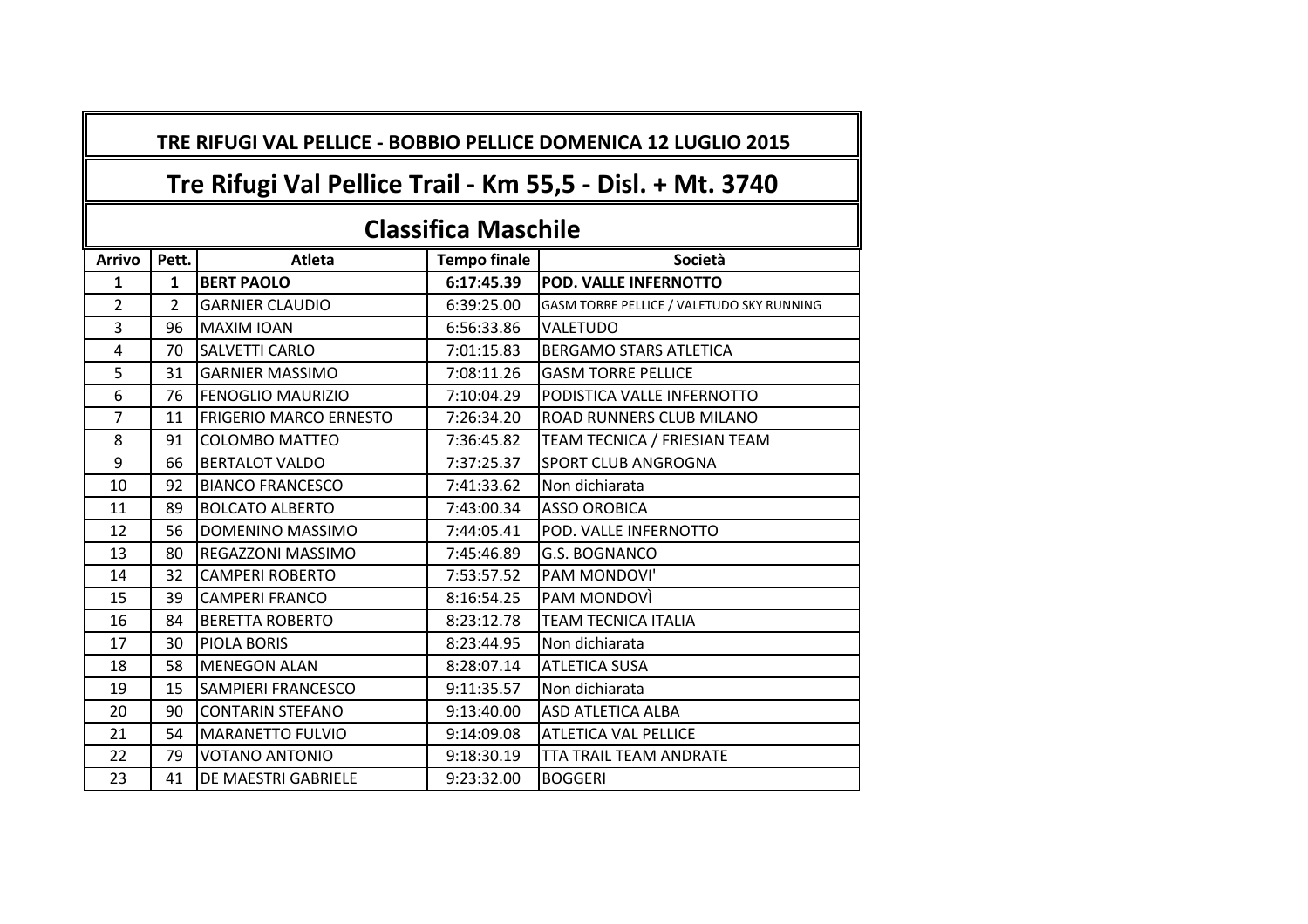| 24 | 17 | <b>BIANCOFIORE FRANCO</b> | 9:35:07.34  | Non dichiarata                 |
|----|----|---------------------------|-------------|--------------------------------|
| 25 | 78 | PACE MARCO                | 9:38:44.77  | POSPORTIVA VALLE VARAITA       |
| 26 | 14 | <b>CAMBURSANO LUCA</b>    | 9:39:56.40  | <b>GLI ORCHI TRAILERS</b>      |
| 27 | 85 | <b>BOCCATO STEFANO</b>    | 9:42:15.75  | SOCIETA' BAUDENASCA            |
| 28 | 74 | <b>SURICO GIOVANNI</b>    | 9:43:03.16  | UNIONE SPORTIVA SAN MICHELE    |
| 29 | 95 | NATALE GIUSEPPE           | 9:44:54.15  | A.P.D. PIETRO MICCA            |
| 30 | 83 | <b>CASATI MASSIMO</b>     | 9:47:32.98  | <b>ALTITUDERACE</b>            |
| 31 | 27 | <b>GRAJ MIRCO</b>         | 9:49:11.84  | Non dichiarata                 |
| 32 | 42 | <b>BESSON MARCO</b>       | 9:50:27.97  | SPORT CLUB ANGROGNA            |
| 33 | 6  | <b>MANCUSI GIANLUCA</b>   | 9:56:59.99  | <b>TERZO TEMPO TRAIL</b>       |
| 34 | 38 | <b>FERRERO DANILO</b>     | 10:00:11.71 | Non dichiarata                 |
| 35 | 69 | <b>ZAMBON CRISTIAN</b>    | 10:00:51.93 | Non dichiarata                 |
| 36 | 35 | <b>GREGORIO GIUSEPPE</b>  | 10:04:11.94 | <b>GLI ORCHI TRAILERS ASD</b>  |
| 37 | 29 | <b>FOLCO MAURO</b>        | 10:04:41.62 | GSPOMARETTO80                  |
| 38 | 62 | <b>BOAGLIO LELIO</b>      | 10:08:01.22 | POD. VALLE INFERNOTTO          |
| 39 | 67 | BERTINETTO BARTOLOMEO     | 10:08:51.94 | <b>TEMPIO DEL FITNESS ASD</b>  |
| 40 | 59 | <b>MICHELIS MARCO</b>     | 10:15:04.37 | <b>LIBERO</b>                  |
| 41 | 26 | <b>BORRIONE FABRIZIO</b>  | 10:16:12.35 | <b>GLI ORCHI TRAILERS</b>      |
| 42 | 48 | <b>VIOTTO GIUSEPPE</b>    | 10:32:33.93 | <b>VIGONECHECORRE</b>          |
| 43 | 52 | <b>BARAVALLE ROBERTO</b>  | 10:33:33.52 | <b>GSR FERRERO ASD</b>         |
| 44 | 73 | <b>DEMO DIEGO</b>         | 10:37:29.79 | <b>TURIN MARATHON</b>          |
| 45 | 21 | PUCCI ANDREA              | 10:50:29.18 | REALE SOCIETÀ CANOTTIERI CEREA |
| 46 | 4  | <b>BARON ANGE</b>         | 10:52:01.21 | Non dichiarata                 |
| 47 | 49 | RACCA GIANCARLO           | 10:52:53.71 | TO118 - TURIN MARATHON         |
| 48 | 16 | <b>BIXIO ALESSANDRO</b>   | 10:52:55.00 | Non dichiarata                 |
| 49 | 24 | <b>BELLANTONE CESARE</b>  | 10:57:38.60 | <b>ASD DRAGONERO</b>           |
| 50 | 75 | <b>DEMO MAURIZIO</b>      | 11:04:40.41 | MAURIZIO DEMO                  |
| 51 | 63 | DI CARLO ANTONIO CLAUDIO  | 11:12:56.78 | Non dichiarata                 |
| 52 | 88 | <b>INCAUDO MATTEO</b>     | 11:14:54.16 | <b>BREMA RUNNING TEAM</b>      |
| 53 | 87 | <b>MIGNONE FEDERICO</b>   | 11:17:09.45 | <b>HAPPY RUNNER CLUB</b>       |
|    |    |                           |             |                                |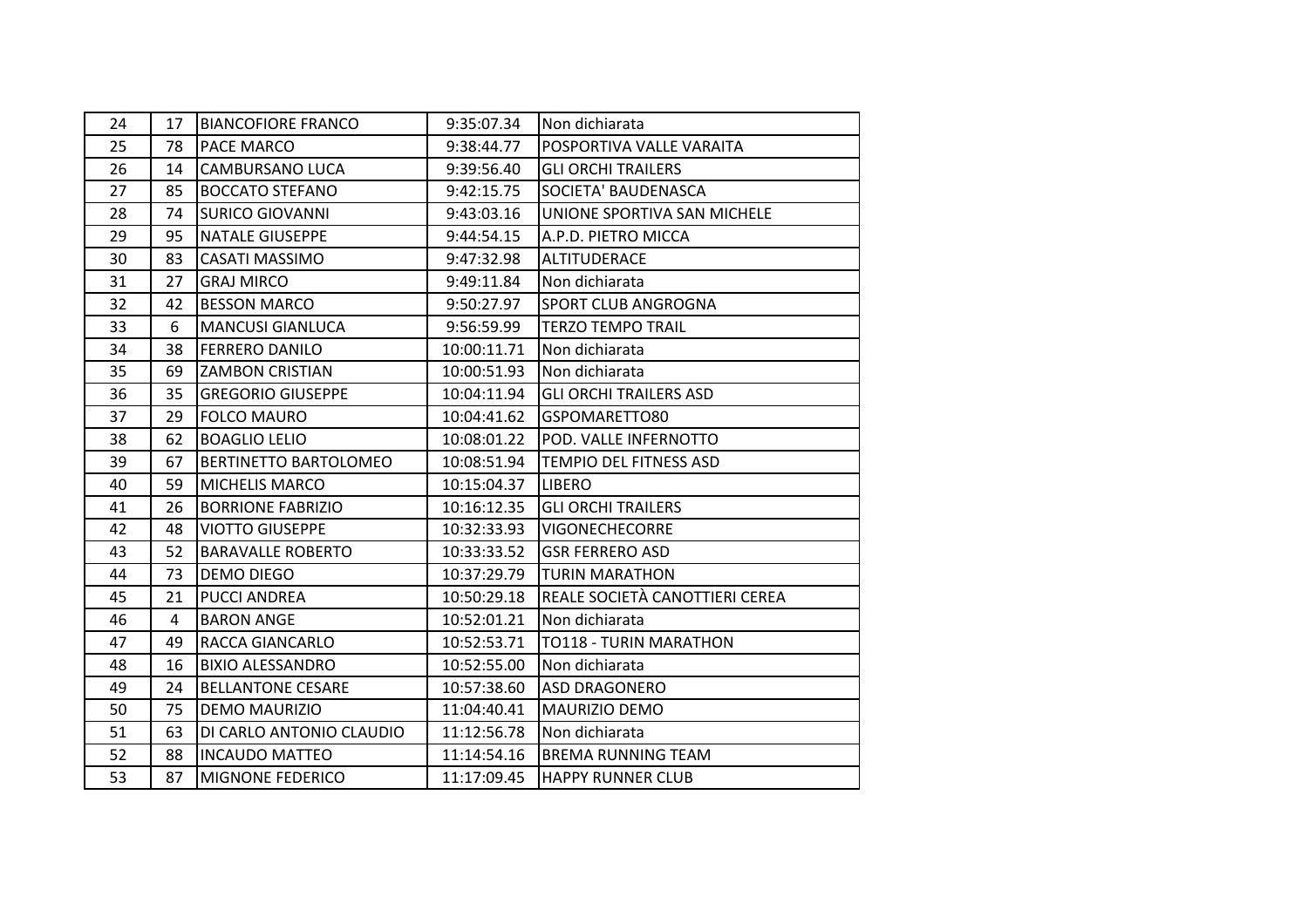| 54       | 72             | ARCAINI ALDO EUGENIO          | 11:23:49.35 | <b>APPLE RUN TEAM</b>           |
|----------|----------------|-------------------------------|-------------|---------------------------------|
| 55       | 19             | <b>VETTORETTI ANGELO</b>      | 11:32:14.19 | <b>DELTA SPEDIZIONI GENOVA</b>  |
| 56       | 45             | <b>CHIRI BRUNO</b>            | 11:49:27.71 | <b>LIBERO</b>                   |
| 57       | 68             | <b>TROIANO DONATO</b>         | 11:51:53.70 | Non dichiarata                  |
| 58       | 61             | <b>GRIBALDO MASSIMILIANO</b>  | 11:55:17.68 | <b>GAZZETTA RUNNERS CLUB</b>    |
| 59       | 9              | <b>BERTOLETTI WILIAM</b>      | 11:59:53.68 | <b>HAPPYRUNNERS MILANO</b>      |
| 60       | 36             | <b>AIRAUDO FABRIZIO</b>       | 12:06:45.69 | <b>S.C. ANGROGNA</b>            |
| 61       | 71             | SIGOLO STEFANO                | 12:27:04.27 | <b>SD BAUDENASCA</b>            |
| 62       | 22             | DE PRATI GIOVANNI             | 12:35:33.20 | <b>ASD URBE</b>                 |
| 63       | 10             | <b>IMPERIALE CHRISTIAN</b>    | 12:36:49.04 | Non dichiarata                  |
| 64       | $\overline{7}$ | <b>IMPERIALE JEAN JACQUES</b> | 12:36:49.51 | Non dichiarata                  |
| 65       | 3              | <b>JOUATTE CHRISTOPHE</b>     | 12:36:52.21 | Non dichiarata                  |
| 66       | 46             | <b>SPRINGHETTI RICCARDO</b>   | 12:44:04.06 | Non dichiarata                  |
| Ritirato | 57             | PITTAU GIORGIO                |             | POD. VALLE INFERNOTTO           |
| Ritirato | 18             | NIBBIO ALESSANDRO             |             | PODISTICA VALLE INFERNOTTO      |
| Ritirato | 65             | <b>PARODI LUCA</b>            |             | Non dichiarata                  |
| Ritirato | 82             | <b>ZANONE MASSIMO</b>         |             | GRUPPO CITTÀ DI GENOVA          |
| Ritirato | 33             | <b>FASCI CARMELO</b>          |             | <b>INSUBRIA SKY TEAM</b>        |
| Ritirato | 23             | <b>CAPRA ALESSANDRO</b>       |             | <b>ASD DRAGONERO</b>            |
| Ritirato | 47             | <b>CAVALLO ROBERTO</b>        |             | Non dichiarata                  |
| Ritirato | 86             | <b>BEDA PAOLO</b>             |             | <b>SS VITTORIO ALFIERI ASTI</b> |
| Ritirato | 64             | DALL'AGLIO LUCA               |             | <b>HAPPY RUNNER</b>             |

| Tre Rifugi Val Pellice Trail - Km 55,5 - Disl. + Mt. 3740 |    |                       |            |                                       |
|-----------------------------------------------------------|----|-----------------------|------------|---------------------------------------|
| <b>Classifica Femminile</b>                               |    |                       |            |                                       |
| 1                                                         | 93 | <b>BERTASA CINZIA</b> |            | 7:58.:50:13   TEAM TECNICA            |
| $\overline{2}$                                            | 53 | <b>BONNET DANIELA</b> | 8:35:25.83 | <b>GASM TORRE PELLICE</b>             |
| 3                                                         | 94 | <b>ODINO SAMANTA</b>  | 8:55:51.73 | SC ANGROGNA / I RUN FOR FIND THE CURE |

 $\overline{\phantom{0}}$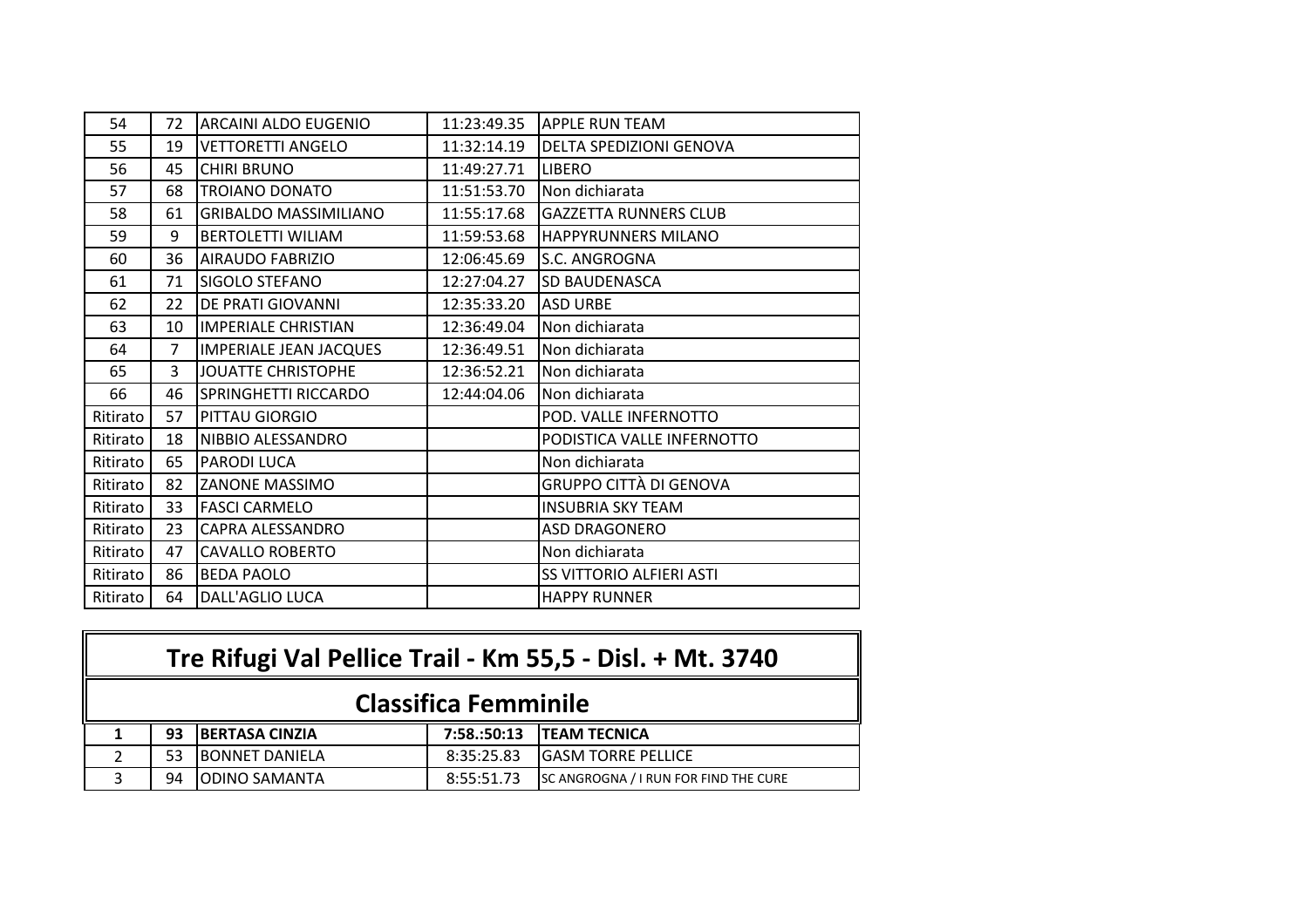| 4        | 44 | <b>IBRICARELLO MARTINA</b>   | 9:44:52.44  | I RUN FOR FIND THE CURE              |
|----------|----|------------------------------|-------------|--------------------------------------|
|          | 25 | <b>SARTORE MONICA</b>        |             | 10:37:33.01 IPODISTICA VALLE VARAITA |
| 6        |    | <b>COTTET COLETTE</b>        | 10:52:02.04 | INon dichiarata                      |
|          |    | <b>PIRES VALERIA SILVINA</b> |             | 11:25:06.55 ITURIN MARATHON          |
| 8        | 43 | <b>COLOMBO MARIANNA</b>      |             | 12:44:04.76 Non dichiarata           |
| Ritirata | 50 | ISCANZIANI SOFIA             |             | <b>ROAD RUNNERS CLUB MILANO</b>      |

| Trail degli Alpeggi - K m 336 - Disl. + Mt 2205 |     |                              |                            |                               |
|-------------------------------------------------|-----|------------------------------|----------------------------|-------------------------------|
|                                                 |     |                              | <b>Classifica Maschile</b> |                               |
| 1                                               | 717 | <b>LANTERMINO DANILO</b>     | 3:54:35:20                 | <b>ALPISTATION TRAIL TEAM</b> |
| 2                                               | 714 | <b>BERGO MARCO</b>           | 3:55:47.66                 | Non dichiarata                |
| 3                                               | 646 | <b>BRUNOFRANCO PAOLO</b>     | 3:57:42.76                 | S.D.BAUDENASCA                |
| 4                                               | 505 | <b>PRUNERI MARCO</b>         | 4:08:27.99                 | <b>RUPE MAGNA</b>             |
| 5                                               | 683 | <b>ODINO TAZIANO</b>         | 4:12:29.72                 | <b>ATLETICA VAL PELLICE</b>   |
| 6                                               | 692 | <b>GIUSIANO PIERO</b>        | 4:12:47.65                 | POD. VALLE INFERNOTTO         |
| 7                                               | 649 | <b>SOBRERO CLAUDIO</b>       | 4:15:43.00                 | <b>SPORT CLUB ANGROGNA</b>    |
| 8                                               | 673 | <b>BOSIO PIERGIORGIO</b>     | 4:18:52.14                 | <b>ATLETICA VAL PELLICE</b>   |
| 9                                               | 543 | <b>BONGIOANNI FABRIZIO</b>   | 4:20:13.00                 | PAM MONDOVI                   |
| 10                                              | 745 | <b>RAS DIEGO</b>             | 4:20:46.95                 | <b>ATLETICA PINEROLO</b>      |
| 11                                              | 660 | <b>BARETTA DARIO</b>         | 4:29:53.73                 | <b>BASE RUNNING - TO200</b>   |
| 12                                              | 710 | <b>ISSOGLIO MASSIMILIANO</b> | 4:34:54.91                 | <b>APPLE RUN</b>              |
| 13                                              | 685 | <b>STRINGAT GIOVANNI</b>     | 4:36:36.82                 | <b>ATLETICA VAL PELLICE</b>   |
| 14                                              | 511 | <b>BERTALOT DANIELE</b>      | 4:42:29.34                 | <b>SPORT CLUB ANGROGNA</b>    |
| 15                                              | 670 | AUDISIO VALTER               | 4:43:29.89                 | A.S.D. ATLETICA VENARIA REALE |
| 16                                              | 732 | MIEGGE ROBERTO               | 4:47:06.89                 | <b>SPORT CLUB ANGROGNA</b>    |
| 17                                              | 755 | <b>STIVANELLO ENRICO</b>     | 4:48:38.00                 | OT8-RUN                       |
| 18                                              | 690 | <b>BERTORELLO LUIGI</b>      | 4:52:39.36                 | POD. VALLE INFERNOTTO         |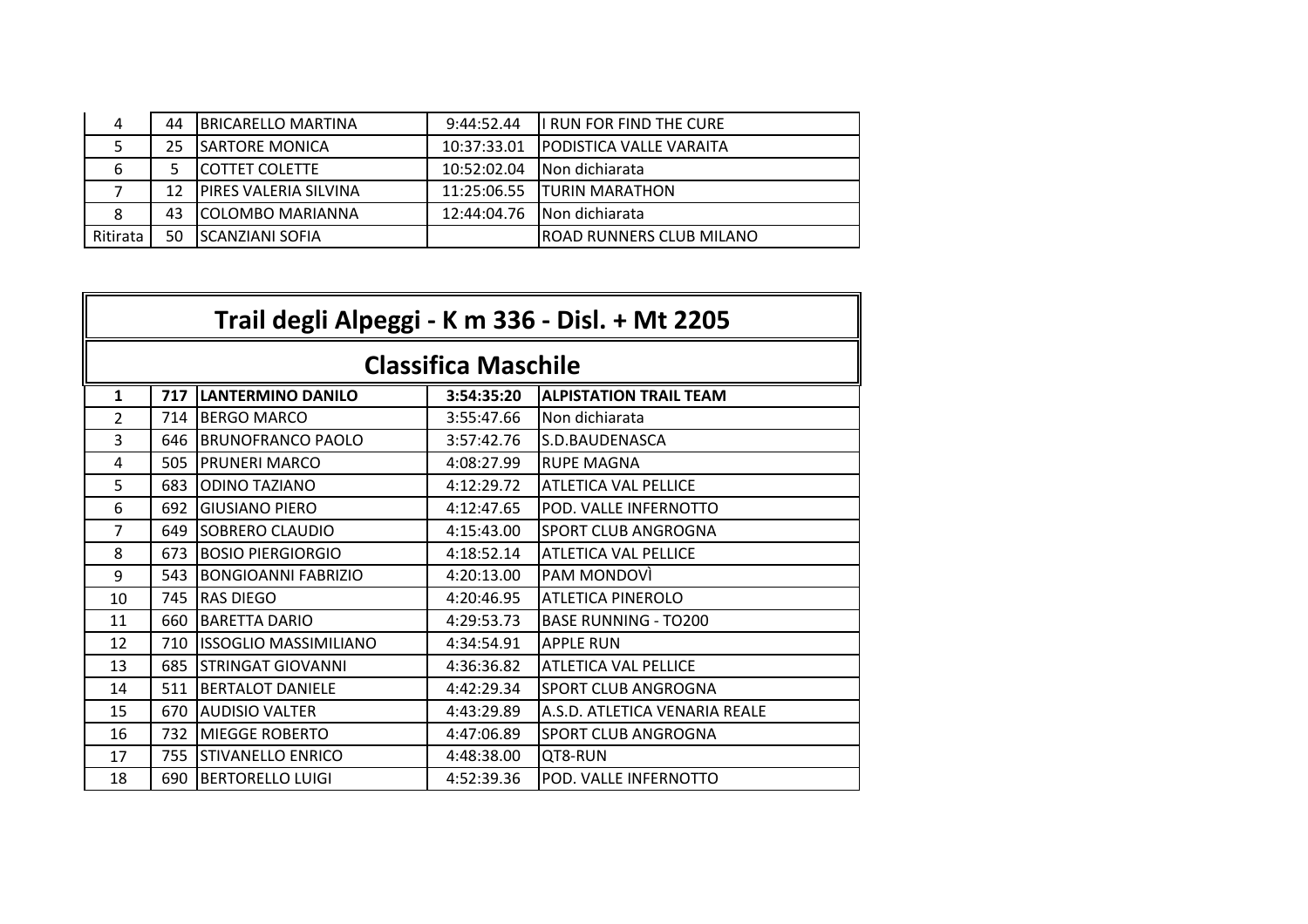| 19 |     | 726 BUNIVA ROBERTO         | 4:52:55.43 | <b>SPORT CLUB ANGROGNA</b>    |
|----|-----|----------------------------|------------|-------------------------------|
| 20 |     | 746   TOMASETTI IVANO      | 4:54:33.86 | <b>GS AVIS TREVIGLIO</b>      |
| 21 |     | 739   FORNETTI MARCO       | 4:55:17.97 | PODISTICA VALLE VARAITA       |
| 22 |     | 686 PERASSI ENRICO         | 4:56:52.00 | <b>INDIVIDUALE</b>            |
| 23 |     | 695   PRON IMERIO          | 4:56:54.10 | POD. VALLE INFERNOTTO         |
| 24 | 527 | MESSINA GIACOMO            | 4:57:16.86 | <b>ATLETICA VAL PELLICE</b>   |
| 25 |     | 655 BREUZA ALESSANDRO      | 4:57:57.11 | <b>VALLE D'AOSTA TRAILERS</b> |
| 26 | 677 | CASTELLANO FERRUCCIO       | 4:59:48.36 | <b>ATLETICA VAL PELLICE</b>   |
| 27 | 666 | <b>RIBOTTA MAURO</b>       | 5:01:24.30 | SPORT CLUB ANGROGNA           |
| 28 |     | 752 GARNERO DANIELE        | 5:02:25.70 | Non dichiarata                |
| 29 |     | 676 CAFFARATTI SANDRO      | 5:03:48.00 | <b>ATLETICA VAL PELLICE</b>   |
| 30 |     | 656   MENSI FEDERICO       | 5:04:25.82 | A.S.D. PODISTICA TORINO       |
| 31 |     | 694   ODETTO LUCA          | 5:10:14.43 | POD. VALLE INFERNOTTO         |
| 32 |     | 727 ANSACOV VEACESLAV      | 5:11:47.04 | <b>GLI ORCHI TRAILERS ASD</b> |
| 33 |     | 681   MANAVELLA LUCIANO    | 5:11:49.74 | <b>ATLETICA VAL PELLICE</b>   |
| 34 | 713 | <b>GIORDANO MARCO</b>      | 5:12:34.79 | A.S.D. DRAGONERO              |
| 35 | 682 | <b>MANFREDI CLAUDIO</b>    | 5:14:27.62 | <b>ATLETICA VAL PELLICE</b>   |
| 36 |     | 754   VICENTINI LUCA       | 5:14:55.07 | POD. VALLE INFERNOTTO         |
| 37 |     | 721   PROMPICAI PAOLO      | 5:15:51.44 | Non dichiarata                |
| 38 | 645 | <b>BOAGLIO MAURO C.</b>    | 5:18:43.57 | ATLETICA VALPELLICE           |
| 39 | 749 | <b>CASTAGNO MASSIMO</b>    | 5:18:44.97 | Non dichiarata                |
| 40 | 723 | <b>FONIO MAURIZIO</b>      | 5:20:07.85 | Non dichiarata                |
| 41 |     | 533 PICCARRETA GIUSEPPE    | 5:20:18.57 | PODISTICA DORA BALTEA         |
| 42 | 535 | <b>SAPPE DIEGO</b>         | 5:22:32.63 | <b>GSP 80</b>                 |
| 43 | 542 | <b>PONS ALESSANDRO</b>     | 5:22:35.39 | GSP80POMARETTO                |
| 44 | 525 | <b>GIAVENO FABRIZIO</b>    | 5:22:44.24 | S.D. BAUDENASCA               |
| 45 | 517 | <b>PEYRONEL DANILO</b>     | 5:23:10.51 | Non dichiarata                |
| 46 | 693 | <b>COTTURA PIER ANGELO</b> | 5:23:14.31 | POD. VALLE INFERNOTTO         |
| 47 | 701 | <b>GHIANO DARIO</b>        | 5:25:24.43 | <b>ASD VOLARE</b>             |
| 48 | 700 | <b>FONGARO MARCO</b>       | 5:26:00.74 | Non dichiarata                |
|    |     |                            |            |                               |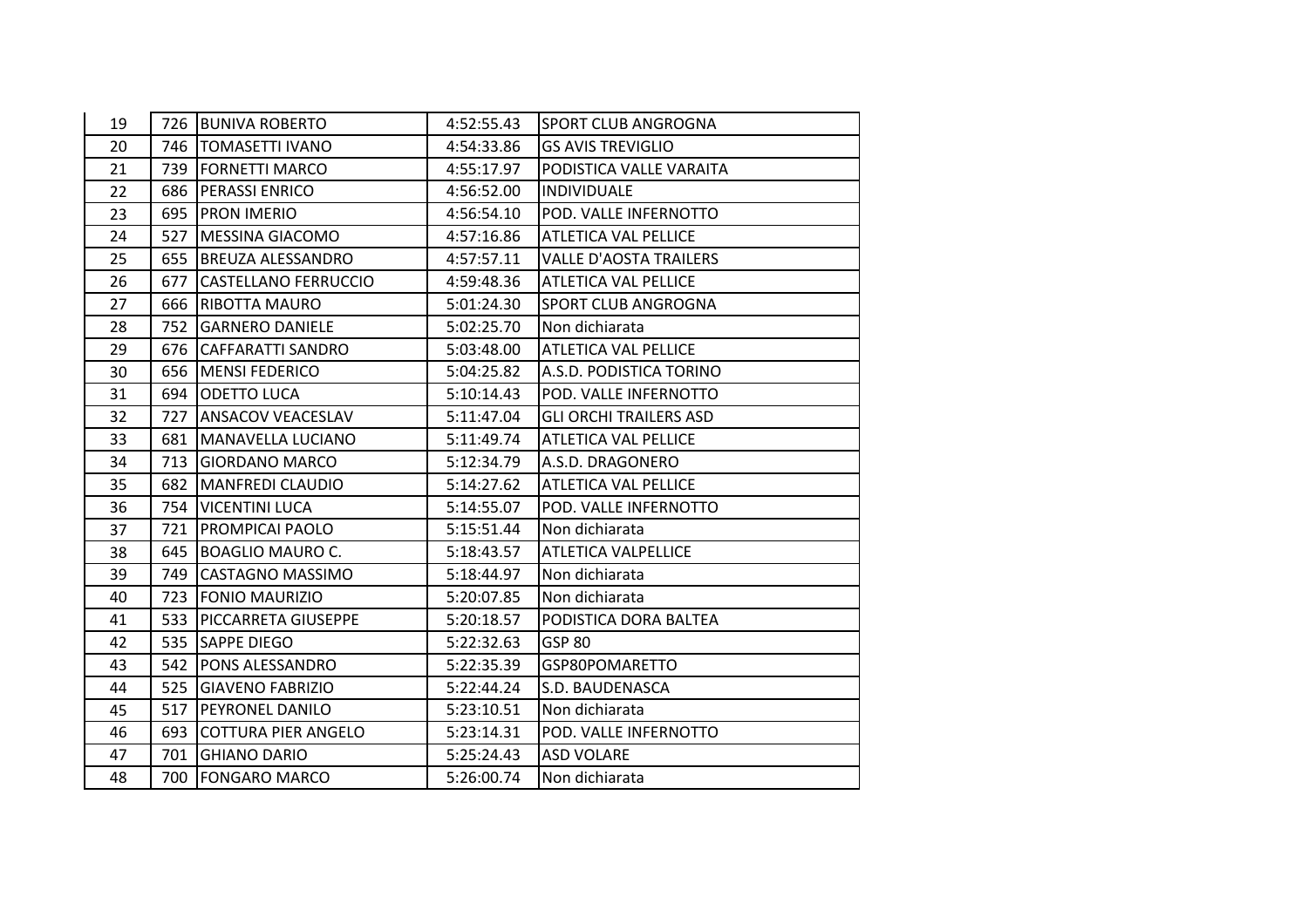| 49 |     | 526 DAVIT JEAN PIERRE    | 5:26:23.00 | G.A.S.M.                            |
|----|-----|--------------------------|------------|-------------------------------------|
| 50 | 747 | VALOCCHI MARIO           | 5:26:26.00 | Non dichiarata                      |
| 51 |     | 724 RIBARD QUENTIN       | 5:26:52.00 | PODISTICA VALLE VARAITA             |
| 52 | 501 | <b>TIBALDO DAVIDE</b>    | 5:30:29.71 | Non dichiarata                      |
| 53 | 688 | <b>FERRATO GABRIELE</b>  | 5:33:27.78 | POD. VALLE INFERNOTTO               |
| 54 | 664 | <b>GIRODENGO FLAVIO</b>  | 5:33:32.00 | A.S.D. DRAGONERO                    |
| 55 | 740 | <b>RACIOPPI GIOVANNI</b> | 5:34:35.82 | PODISTICA VALLE INFERNOTTO          |
| 56 | 663 | <b>CORONA FABIO</b>      | 5:38:45.48 | A.S.D. PODISTICA TORINO             |
| 57 | 668 | PICCHI ALBERTO           | 5:38:55.97 | SPORT CLUB ANGROGNA                 |
| 58 | 691 | <b>BERTORELLO MARCO</b>  | 5:39:13.59 | POD. VALLE INFERNOTTO               |
| 59 |     | 516 BOLLA ENRICO         | 5:40:47.42 | ASD PODISTICA VALLE INFERNOTTO      |
| 60 | 528 | <b>BAUDUCCO ROBERTO</b>  | 5:41:18.30 | <b>ATLETICA VALPELLICE</b>          |
| 61 | 675 | <b>AVONDET VANNI</b>     | 5:42:07.88 | <b>ATLETICA VAL PELLICE</b>         |
| 62 |     | 674   AVONDET ANDREA     | 5:42:08.65 | ATLETICA VAL PELLICE                |
| 63 |     | 684   RONCO SERGIO       | 5:43:33.19 | ATLETICA VAL PELLICE                |
| 64 | 507 | <b>FERRACINI MARCO</b>   | 5:44:11.04 | <b>G.A.S.M. TORRE PELLICE</b>       |
| 65 | 678 | <b>CIVERA PAOLO</b>      | 5:45:41.99 | <b>ATLETICA VAL PELLICE</b>         |
| 66 | 657 | <b>BOASSO SILVANO</b>    | 5:47:50.67 | A.S.D. VIGONECHECORRE               |
| 67 | 734 | <b>SARTORI ANDREA</b>    | 5:49:07.32 | ASDP ATLETICA PINEROLO              |
| 68 | 662 | <b>CRAVERO PAOLO</b>     | 5:49:23.84 | <b>GLI ORCHI TRAILERS ASD</b>       |
| 69 | 669 | <b>BELLANTUONO LUCA</b>  | 5:52:32.10 | <b>GRUPPO PODISTICO AVIS TORINO</b> |
| 70 | 648 | <b>GOSSO ROSSANO</b>     | 5:53:05.92 | ASD GSP 80 POMARETTO                |
| 71 |     | 523 AGLI' CHRISTIAN      | 5:53:06.82 | <b>ATLETICA VALPELLICE</b>          |
| 72 | 687 | <b>MARCIALIS ENRICO</b>  | 5:54:48.89 | POD. VALLE INFERNOTTO               |
| 73 | 659 | <b>PERRONE ROBERTO</b>   | 5:58:16.72 | ASD VIGONE CHE CORRE                |
| 74 | 718 | DONA' GIORDANO           | 5:59:55.33 | ATL.LESSONA                         |
| 75 |     | 705 GRATTAPAGLIA LUCIANO | 6:00:10.56 | Non dichiarata                      |
| 76 | 514 | <b>GIUNIPERO MAURO</b>   | 6:02:47.24 | A.S.D. VIGONECHECORRE               |
| 77 | 529 | <b>SARTOR FLAVIO</b>     | 6:03:24.48 | SPORT CLUB ANGROGNA                 |
| 78 | 706 | <b>PAIRE IVAN</b>        | 6:03:45.51 | S.D.BAUDENASCA                      |
|    |     |                          |            |                                     |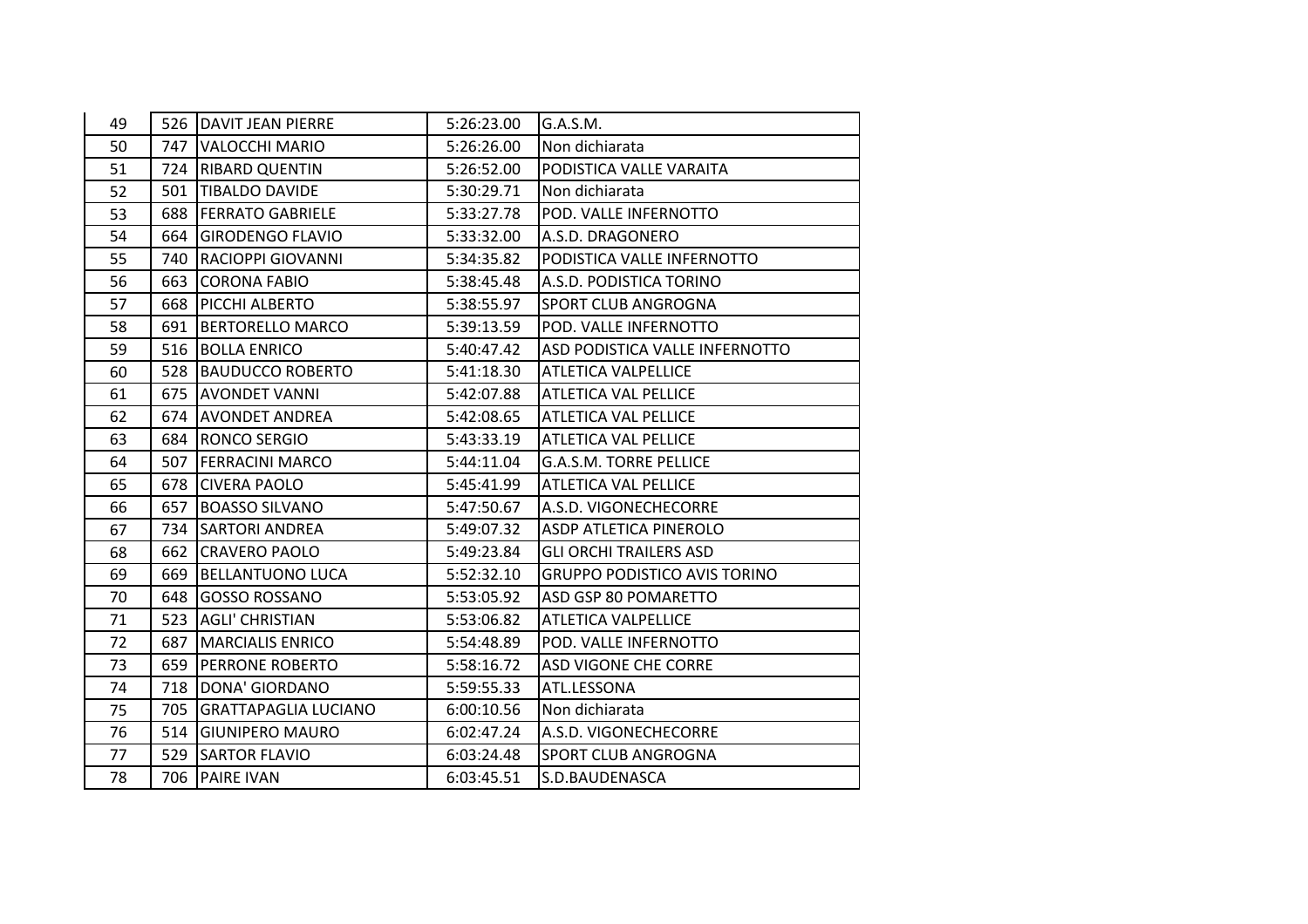| 79  |     | 532 ARLORIO PAOLO          | 6:07:23.89 | S.C.ANGROGNA                        |
|-----|-----|----------------------------|------------|-------------------------------------|
| 80  | 689 | <b>GALLO DONATO</b>        | 6:10:45.68 | POD. VALLE INFERNOTTO               |
| 81  |     | 506 CASTALDO SIMONE        | 6:11:53.56 | <b>BASE RUNNING</b>                 |
| 82  | 647 | <b>CARPENE' MAURIZIO</b>   | 6:15:47.45 | <b>AVIS TORINO</b>                  |
| 83  | 743 | <b>COUCOURDE DANIELE</b>   | 6:15:50.67 | <b>ASDP PINEROLO</b>                |
| 84  | 753 | <b>PRATURLON FIORENZO</b>  | 6:15:58.51 | Non dichiarata                      |
| 85  | 679 | <b>CHARBONNIER GIORGIO</b> | 6:16:28.47 | <b>ATLETICA VAL PELLICE</b>         |
| 86  | 654 | <b>GIUSTETTO MARCO</b>     | 6:16:57.57 | <b>VIGONECHECORRE</b>               |
| 87  | 518 | DOMENECH CAMPO JULIO       | 6:21:38.85 | <b>TTA-TRAIL TEAM ANDRATE</b>       |
| 88  | 502 | <b>SANDRETTO FABIO</b>     | 6:25:17.75 | Non dichiarata                      |
| 89  | 716 | <b>ZANUS DANIELE</b>       | 6:25:26.24 | ASD ATLETICA VALPELLICE             |
| 90  | 539 | <b>BERTERO ERALDO</b>      | 6:25:35.93 | <b>TURIN MARATHON TO118</b>         |
| 91  | 711 | <b>IZUNINO CLAUDIO</b>     | 6:25:36.13 | Non dichiarata                      |
| 92  | 736 | <b>MURRAY MAURICE</b>      | 6:26:08.24 | Non dichiarata                      |
| 93  |     | 704   LARATORE ALESSANDRO  | 6:30:35.36 | <b>GASM TORRE PELLICE</b>           |
| 94  | 521 | <b>ANTOARD FAUSTO</b>      | 6:40:33.29 | G.S.P. 80 POMARETTO                 |
| 95  | 651 | <b>PRADELLA GIORGIO</b>    | 6:45:53.72 | <b>GSPT '75 CUORE DA SPORTIVO</b>   |
| 96  | 652 | NOVELLI MARCO              | 6:48:25.78 | <b>GRUPPO PODISTI ALBESI MOKAFE</b> |
| 97  | 519 | <b>GALLIANA STEFANO</b>    | 6:50:31.96 | <b>ATLETICAVALPELLICE</b>           |
| 98  | 742 | <b>LUCCI ISMAELE</b>       | 6:52:42.28 | Non dichiarata                      |
| 99  | 708 | <b>GIACCONE EDOARDO</b>    | 6:53:44.57 | Non dichiarata                      |
| 100 | 751 | <b>TORTONE STEFANO</b>     | 6:58:03.00 | Non dichiarata                      |
| 101 | 750 | <b>CARBONE DANIELE</b>     | 7:04:21.49 | Non dichiarata                      |
| 102 | 699 | <b>ACCOMASSO ANDREA</b>    | 7:04:58.20 | Non dichiarata                      |
| 103 | 731 | <b>RIZZI ROBERTO</b>       | 7:05:37.35 | TEAM 3 ESSE                         |
| 104 | 650 | <b>BERGESE CARLO</b>       | 7:08:08.31 | A.S.D. VIGONECHECORRE               |
| 105 | 653 | <b>FIERRO COSIMO</b>       | 7:08:14.00 | <b>VIGONECHECORRE</b>               |
| 106 | 530 | DONATO SALVATORE           | 7:13:02.80 | Non dichiarata                      |
| 107 | 531 | <b>AIRAUDI ANDREA</b>      | 7:20:24.48 | Non dichiarata                      |
| 108 | 509 | <b>RIVOIRO ROBERTO</b>     | 7:26:48.32 | PODOSTICA VALLE INFERNOTTO          |
|     |     |                            |            |                                     |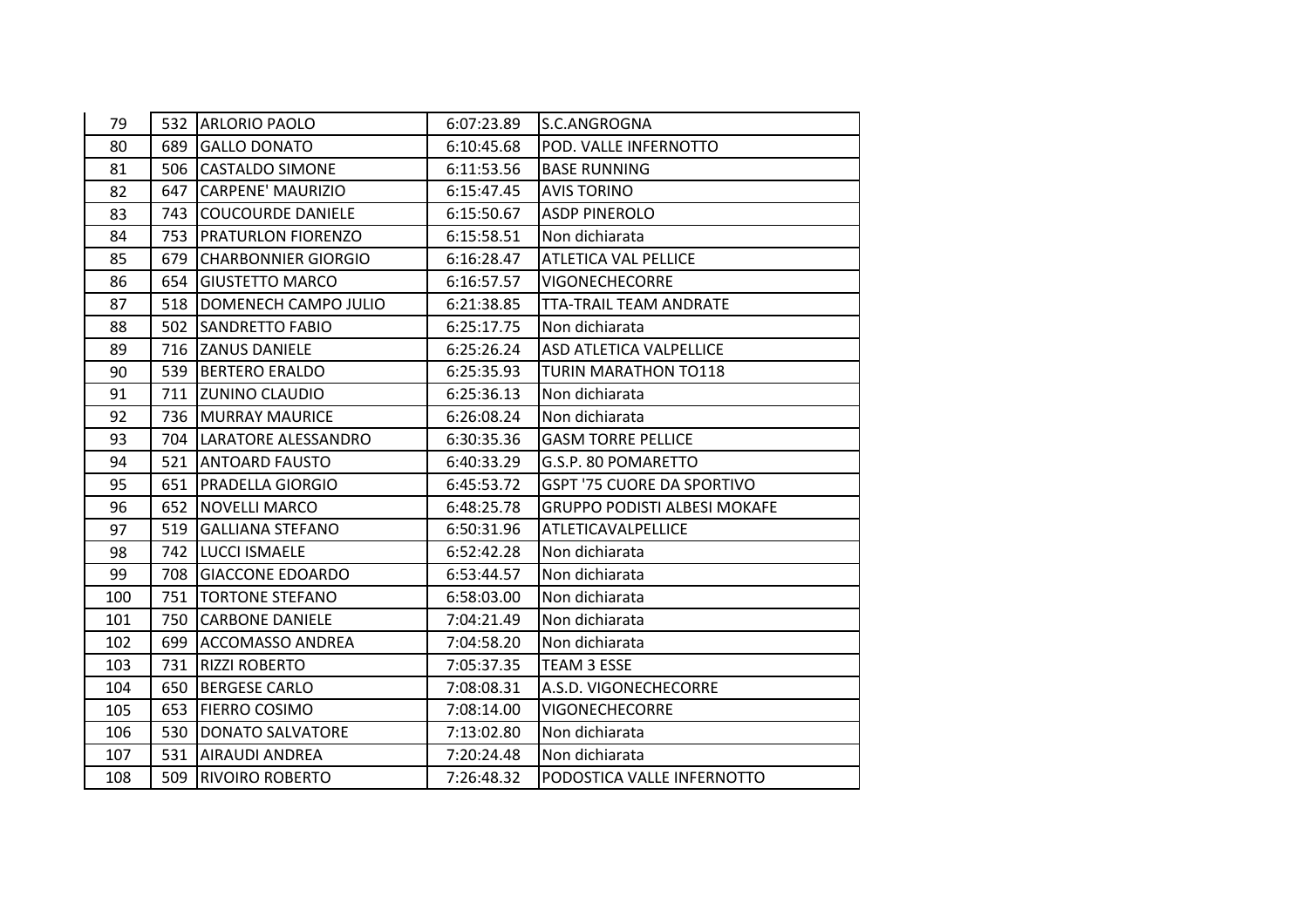| 109      | 667 | <b>CAUDERA GIORGIO</b>      | 7:28:18.89  | TO005 - ATL. CUMIANA STILCAR (FIDAL) |
|----------|-----|-----------------------------|-------------|--------------------------------------|
| 110      | 537 | <b>BENECCHIO GIANNI</b>     | 7:45:14.33  | <b>ATLETICA VAL PELLICE</b>          |
| 111      | 698 | <b>FERRARO ANDREA</b>       | 8:09:04.71  | S.D.BAUDENASCA                       |
| 112      | 719 | <b>SOLITO ALESSANDRO</b>    | 8:25:46.20  | <b>CUS TORINO</b>                    |
| 113      | 728 | <b>IPILLONI ANDREA</b>      | 10:20:25.78 | <b>ATLETICA VAL PELLICE</b>          |
| Ritirato | 697 | <b>ICAGLIO VALTER</b>       |             | POD. VALLE INFERNOTTO                |
| Ritirato | 671 | <b>IBERTONE SIMONE</b>      |             | Non dichiarata                       |
| Ritirato | 522 | <b>JARMELIN PIERANTONIO</b> |             | Non dichiarata                       |
| Ritirato |     | 536 VITTONE CLAUDIO         |             | <b>ATLETICA VALPELLICE</b>           |
|          |     |                             |             |                                      |

|                | Trail degli Alpeggi - K m 336 - Disl. + Mt 2205 |                              |                             |                             |  |
|----------------|-------------------------------------------------|------------------------------|-----------------------------|-----------------------------|--|
|                |                                                 |                              | <b>Classifica Femminile</b> |                             |  |
| 1              | 672                                             | <b>CASSE LORENA</b>          | 4:55:16:65                  | <b>ATLETICA SUSA</b>        |  |
| $\overline{2}$ | 680                                             | <b>CHIRI CINZIA</b>          | 4:57:24.36                  | <b>ATLETICA VAL PELLICE</b> |  |
| 3              | 722                                             | <b>VIDILI ISABELLA</b>       | 5:15:44.31                  | Non dichiarata              |  |
| 4              | 730                                             | <b>RUZZON CRISTINA</b>       | 5:34:31.64                  | <b>VIGONECHECORRE</b>       |  |
| 5              | 748                                             | <b>ORLANDO MARIA</b>         | 5:41:32.34                  | <b>PAM MONDOVI</b>          |  |
| 6              | 715                                             | <b>VIOTTI GIULIA</b>         | 5:44:33.59                  | GIO' 22 RIVERA              |  |
| 7              | 712                                             | LAMBERTI ANTONELLA           | 5:49:57.37                  | <b>ATLETICA VAL PELLICE</b> |  |
| 8              | 524                                             | <b>LEO DANIELA</b>           | 5:53:06.29                  | <b>ATLETICA VALPELLICE</b>  |  |
| 9              | 702                                             | <b>MAURINO ANNA MARIA</b>    | 6:02:16.53                  | <b>SPORT CLUB ANGROGNA</b>  |  |
| 10             | 720                                             | <b>BLANC ISABELLA</b>        | 6:39:17.19                  | Non dichiarata              |  |
| 11             | 709                                             | <b>CAFFARATTI IRENE</b>      | 6:48:27.71                  | <b>ATLETICA VAL PELLICE</b> |  |
| 12             | 725                                             | <b>RAIA SABRINA</b>          | 6:55:12.55                  | <b>SPORT CLUB ANGROGNA</b>  |  |
| 13             | 644                                             | <b>TOURN ELENA</b>           | 7:45:16.55                  | Non dichiarata              |  |
| 14             | 738                                             | <b>ARMENI ROSA</b>           | 8:29:50.35                  | <b>BASE RUNNING</b>         |  |
| 15             | 737                                             | <b>MONTABONE MARIAGRAZIA</b> | 8:29:51.06                  | GIO' 22 RIVERA              |  |
| 16             | 733                                             | <b>POGLIANO PAOLA LIANA</b>  | 8:30:23.14                  | POLISPORTIVA RONCHIVERDI    |  |